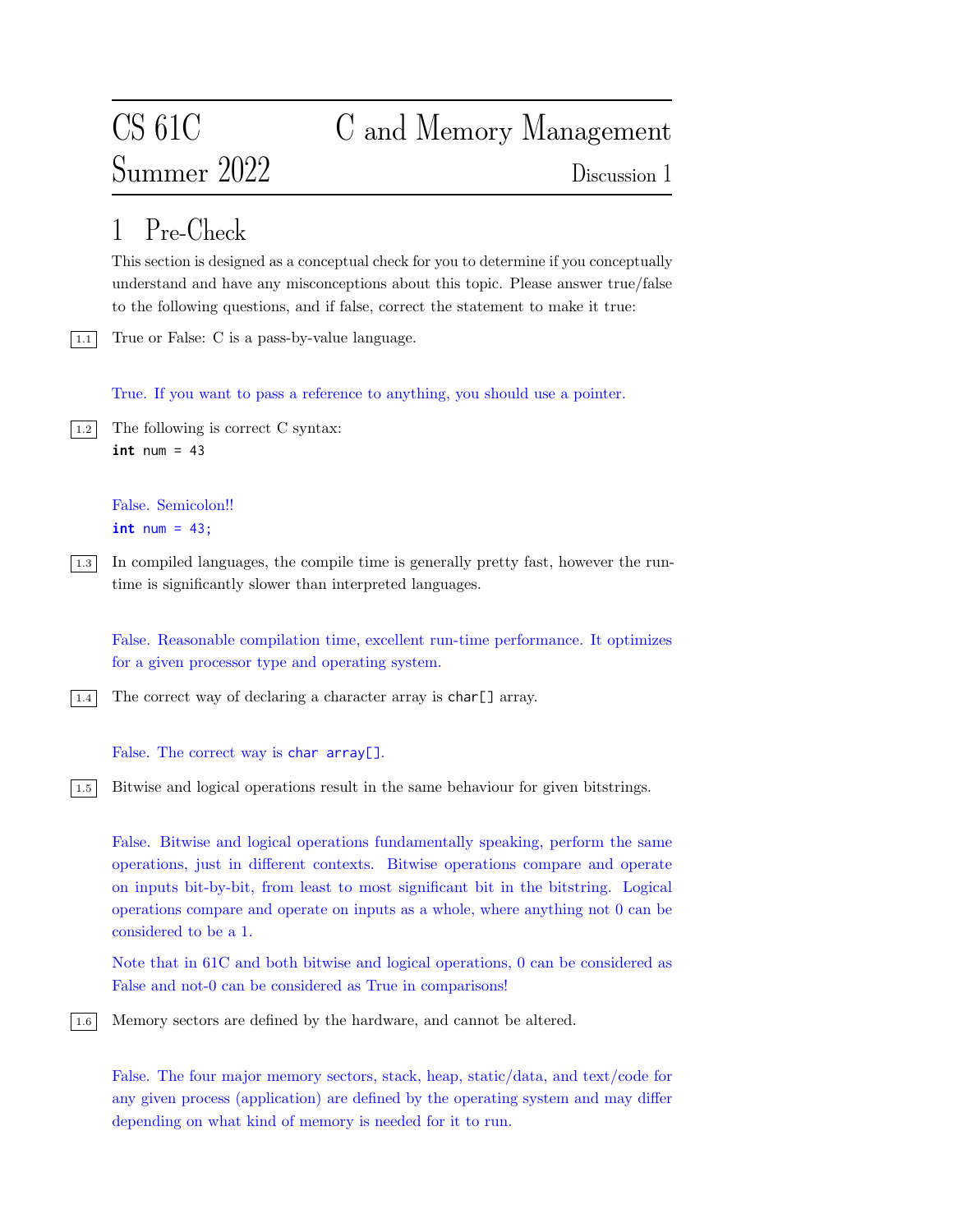#### 2 C and Memory Management

What's an example of a process that might need significant stack space, but very little text, static, and heap space? (Almost any basic deep recursive scheme, since you're making many new function calls on top of each other without closing the previous ones, and thus, stack frames.)

What's an example of a text and static heavy process? (Perhaps a process that is incredibly complicated but has efficient stack usage and does not dynamically allocate memory.)

What's an example of a heap-heavy process? (Maybe if you're using a lot of dynamic memory that the user attempts to access.)

1.7 When should you use the heap over the stack? Do they grow?

If you need to keep access to data over several function calls, use the heap. If you're dealing with a large piece of data, passing around a pointer to something on the heap is more efficient and a better practice than passing around the data itself. (Think: carrying a library around vs knowing the address TO the library). Heaps grow up and stacks grow down, meeting when working memory is full.

### 2 Memory Management

2.1 For each part, choose one or more of the following memory segments where the data could be located: code, static, heap, stack.

(a) Static variables

Static

(b) Local variables

**Stack** 

(c) Global variables

Static

(d) Constants

Code, static, or stack

Constants can be compiled directly into the code.  $x = x + 1$  can compile with the number 1 stored directly in the machine instruction in the code. That instruction will always increment the value of the variable x by 1, so it can be stored directly in the machine instruction without reference to other memory. This can also occur with pre-processor macros.

```
1 #define y 5
\overline{2}3 int plus_y(int x) {
4 x = x + y;
5 return x;
6 }
```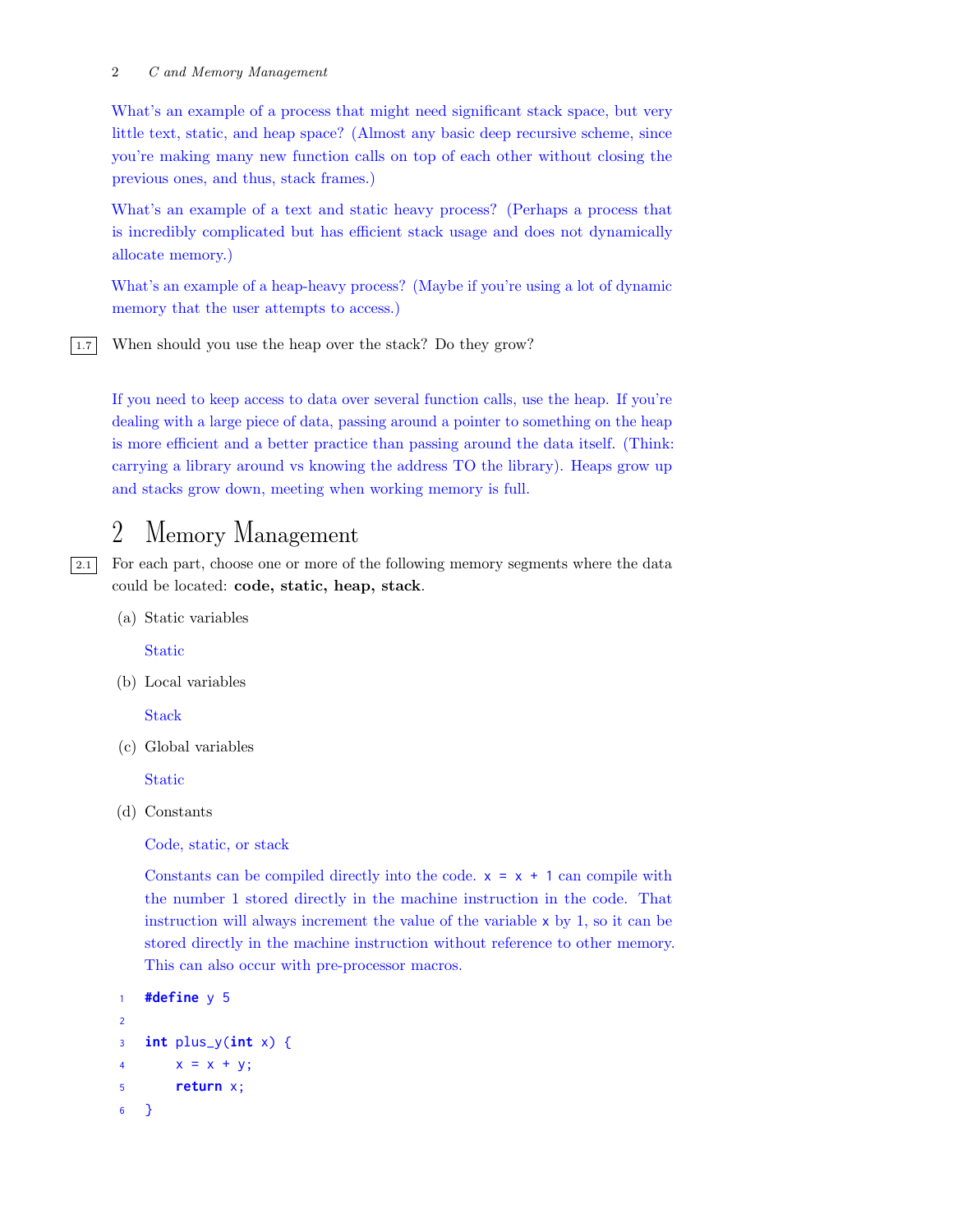Constants can also be found in the stack or static storage depending on if it's declared in a function or not.

```
1 const int x = 1;
2
3 int sum(int* arr) {
4 int total = \theta;
5 \qquad \ldots6 }
```
In this example, x is a variable whose value will be stored in the static storage, while total is a local variable whose value will be stored on the stack. Variables declared **const** are not allowed to change, but the usage of **const** can get more tricky when combined with pointers.

(e) Machine Instructions

**Code** 

(f) Result of Dynamic Memory Allocation(malloc or calloc)

Heap

(g) String Literals

Static.

When declared in a function, string literals can only be stored in static (or data) memory. String literals are declared when a character pointer is assigned to a string declared within quotation marks, i.e. **char**\* s = "string". Strings declared this was are stored in the static memory segment. You'll often see 3 other ways in which to declare strings, one being very similar to string literals, as following: **char**[7] s = "string". This is a string array will be stored in the stack and is mutable. Note that the compilier will arrange for the char array to be initialised from the literal and be mutable.

### 3 Bit-wise Operations

3.1 In C, we have a few bit-wise operators at our disposal:

- AND  $(8)$
- NOT  $(\sim)$
- $\bullet$  OR  $($ |)
- XOR (∧)
- SHIFT LEFT (<<)
	- $-$  Example: 0b0001 << 2 = 0b0100
- SHIFT RIGHT (>>)
	- $-$  Example: 0b0100 >> 2 = 0b0001